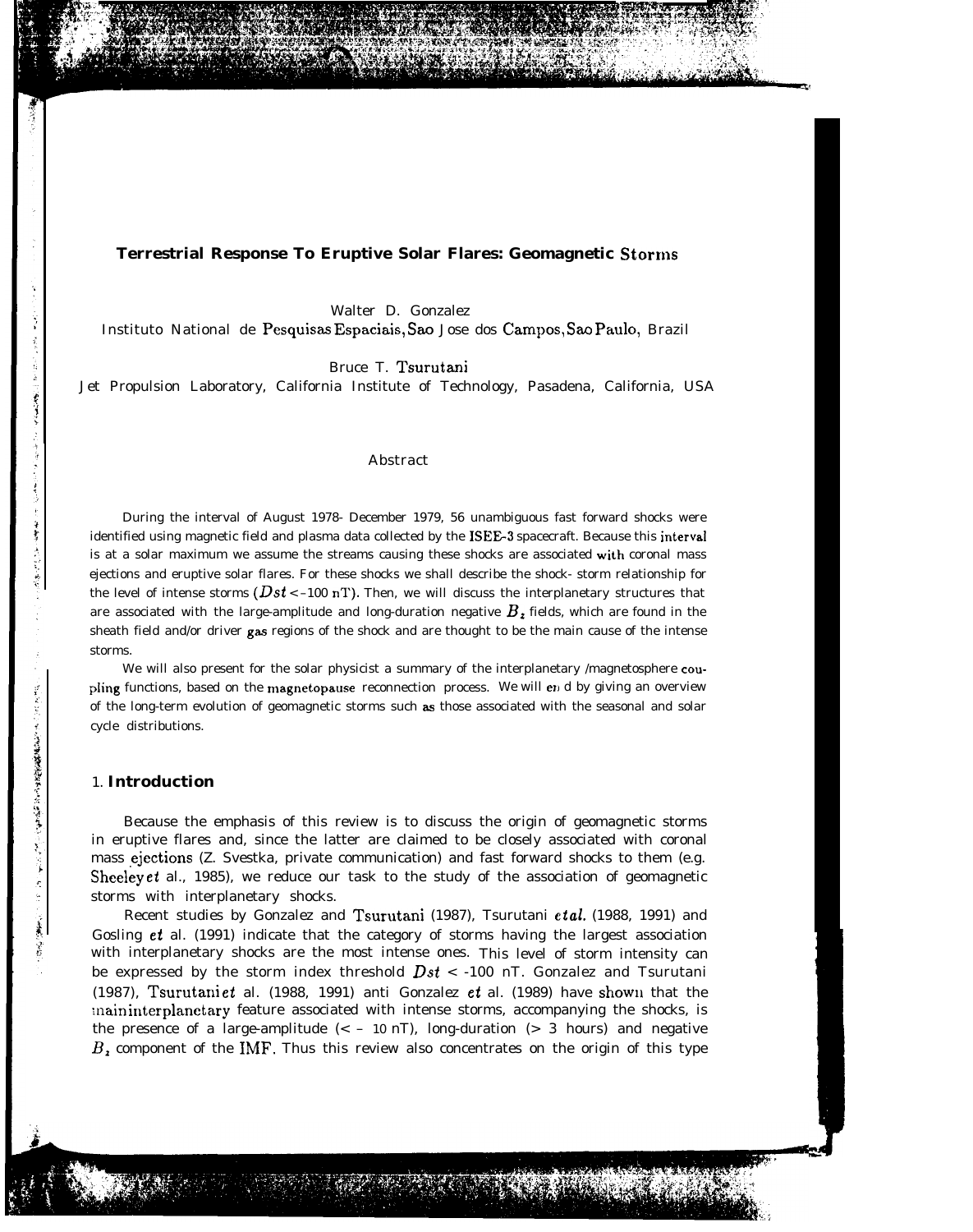of  $B<sub>z</sub>$  fields and on its quantitative interaction with the magnetosphere which leads to the development of the storms.

2?8



SOLAR-INTERPLANETARY- MAGNE1OSPHERE COUPLING

Figure 1. Schematic of the solar-interplanetary-magnetosphere coupling during solar maximum years at which a coronal mass ejection (CME) is the most important solar source for the interplanetary and magnetospheric disturbances.

Figure 1 shows schematically the solar-interplanetary -magnetosphere coupling for eruptive flares. At the sun the main ingredient is the CME, whereas at the interplanetary medium the main responsible feature for the development of the storm is the presence of a southward IMF carried by the solar wind. At the magnetosphere this southward field reconnects with the geomagnetic field leading to an effective momentum and energy transfer via a magnetospheric dynamo. In this figure two of the most important dissipation regions within the magnetosphere are indicated, the auroral and the ring current regions. The former refers to the substorm process, for which the level of intensity is monitored by the auroral electrojet index  $AE$ , and the latter refers to the storm process itself with its intensity monitored by the storm index Dst.

## 2. Interplanetary Shocks and Magnetic Storms

The ISEE-3 satellite, situated in a halo orbit around the  $L_1$  libration point (at approximately 240 earth radii in front of the earth), measured 56 unambiguous fast forward shocks during the interval of August 16, 1978 to December 28, 1979 (e.g. Tsurutani and Lin, 1985). From these 56 shocks it was reported by Gonzalezand Tsurutani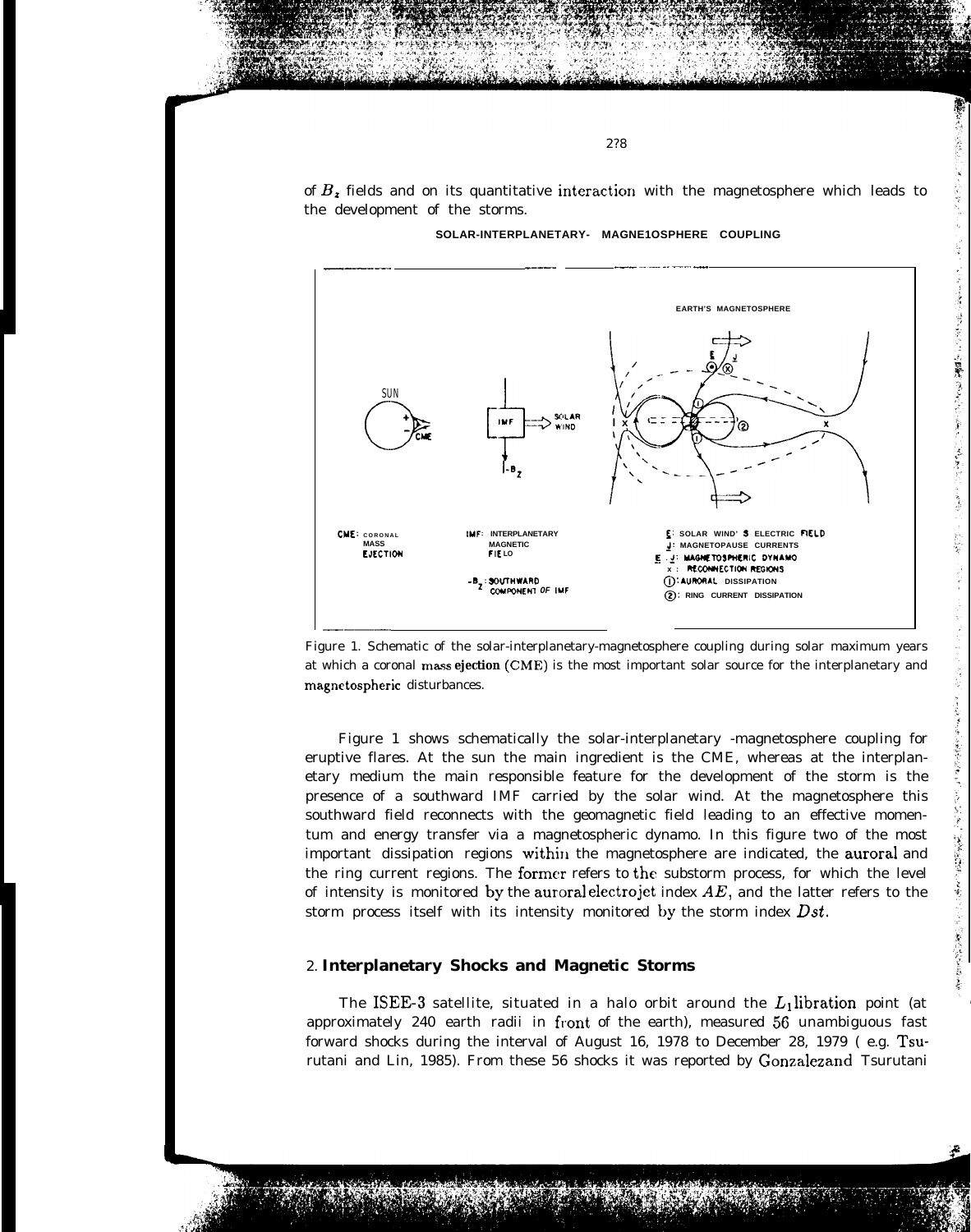(1987) that only nine preceded (within typical time lags) the occurrence of an intense geomagnetic storm ( $Dst < -100$ nT). Thus from the predictive point of view one can say that about 14% of the interplanetary shocks during solar maximum ale expected to lead to the development of intense storms.



Figure 2. Normalized occurrence of interplanetary shocks for the interval August 1978- December 1979, observed by ISEF<sub>c</sub>-3, as a function of the storm intensity (given by peak  $Dst$ ). They are shown for three **selected** shock-strength intervals (strong, medium and weak). Taken from Gonzalez and Tsarutani, 1987,

On the other hand, since nine of the intense storms that occurred within this studied interval were associated with shocks, one can also say that during solar maximum 90  $\%$ of the intense storms are expected to be associated with fast forward shocks within 1 AU. A similar conclusion was arrived at by Gosling et al. (1991).

With respect to any influence of the shock's strength in the intensity of the resulting storm, it has long been known (e.g. Akasofu and Chapman, 1963) that there is no association at all. Figure 2 (taken from Gonzalez and Tsurutani, 1987) illustrates this point where it is shown that both weak and strong shocks have equal chances to lead to magnetic storms of any intensity.

### **3. Sources of Southward IMF Fields for Intense Storms**

Gonzalez and Tsurutani **(1987)** reported that all ten intense storms (Dst <-100 nT) that occurred during the ISEE-3 studied interval had associated with them largeamplitude (< -10 nT), long-duration ( $>3$  hours) negative  $B<sub>z</sub>$  fields in the interplanetary medium.

Figure 3 shows one example of such an association for the day August 28, 1978. This figure illustrates the fast forward shock event that was observed at  $02:00$  UT of day 27, the compressed (and heated) sheath field region lasting to approximately 13:25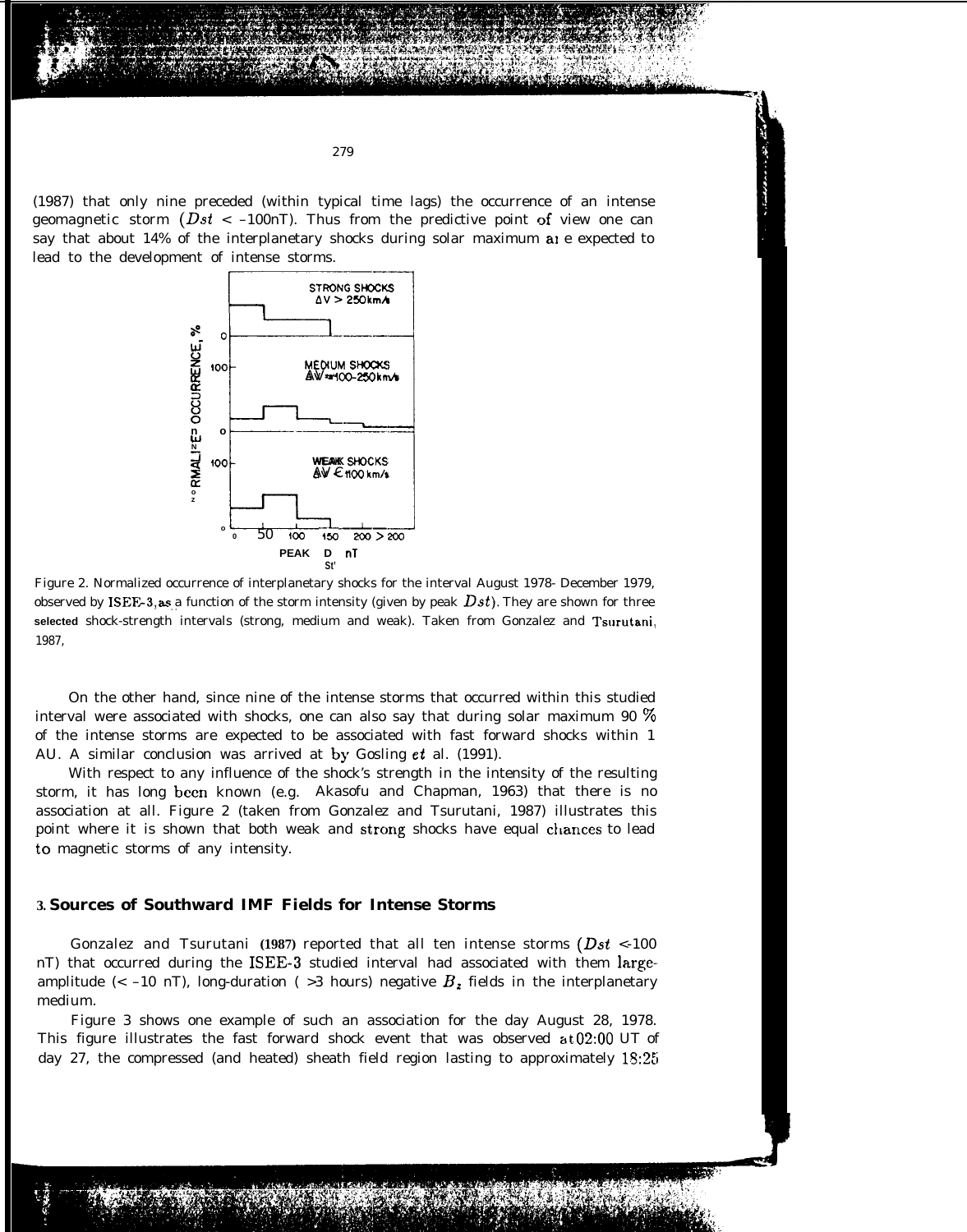UT of day 27 and also a driver gas region lasting to approximately 12:00 UT of day 28. In this case, the -B. event is associated with the driver gas for which a magnetic cloud (with rotation in the  $B_v$  component) was observed (Gonzalez *et al.*, 1990*a*).

Figure 3 also shows the occurrence of a high-intensity, long-duration and continuous auroral activity (HILDCAA) event as shown by the horizontal bar in the AE panel. Tsurutani and Gonzalez (1 987) and Tsurutani et al. (1990) associated these HILDCAA events with the simultaneous occurrence of large amplitude Alfvenic fluctuations and argued that magnetic reconnection between the southward field of these fluctuations



Figure 3. Example of a shock (02:00 U'I August 27), sheath and driver gas fields associated with the intense storm of August 28 (peak  $Dst = -220$  n<sup>T</sup>). They were followed by a HILDCAA event (shown by a horizontal bar on the AE panel)

Tsurutani et al.  $(1988)$  studied the interplanetary structures associated with the  $-B<sub>z</sub>$  events responsible for the 10 intense storms of the Gonzalez and Tsurutani (1987) study. Figure 4 is an updated version of those structures. They are divided in two groups: those that belong to the sheath region of the shock and those encountered within the driver gas region. About half of the 10 events belong to each of these two groups and can be associated with any of the suggested possibilities. Because the suggested structures are self expla natory, wc shall not extend our discussion on this matter.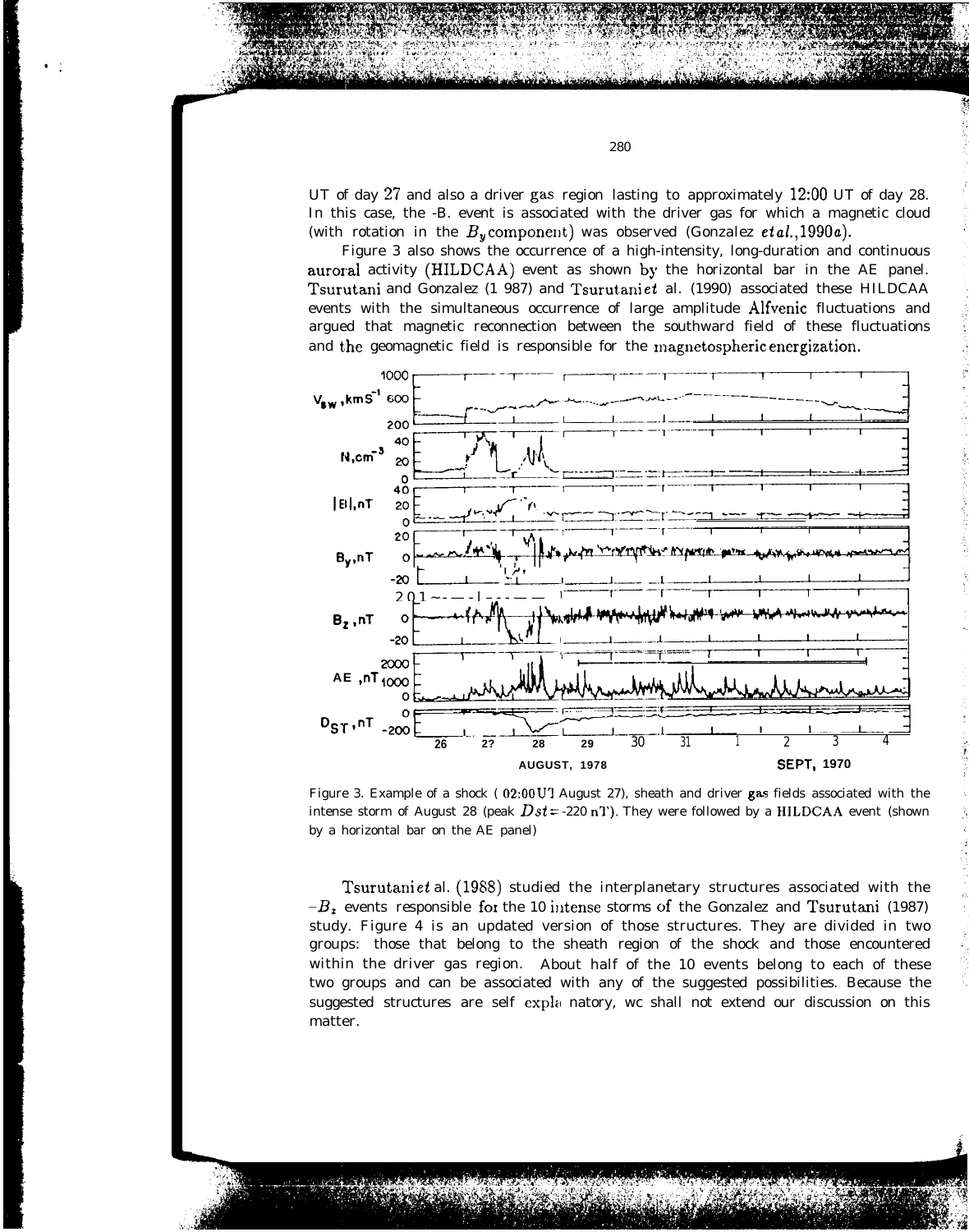281

## **SHEATH FIELDS**

- a) Shocked Southward fields Tsurutaniet al., 1988
- b) Shocked heliographic current sheets Tsurutani et al., 1984
- c) Turbulence, waves and discontinuities
- d Draped magnetic fields Zwan and Wolf, 1976

McComas et al., 1989

# **DRIVER GAS FIELDS**

e) Magnetic clouds Klein and Burlaga, 19S2

> **Fluxropes** Marubashi, 1986

Magnetic tongues Gold, 1962













Figure 4. The various interplanetary features that involve large-amplitude, long-duration negative  $B_x$ tields for the 10 intense storms ( $Dst$  < -100 nT) of August 1978 - December 1979. They are grouped into two broad categories: Sheath fields and Driver gas fields.



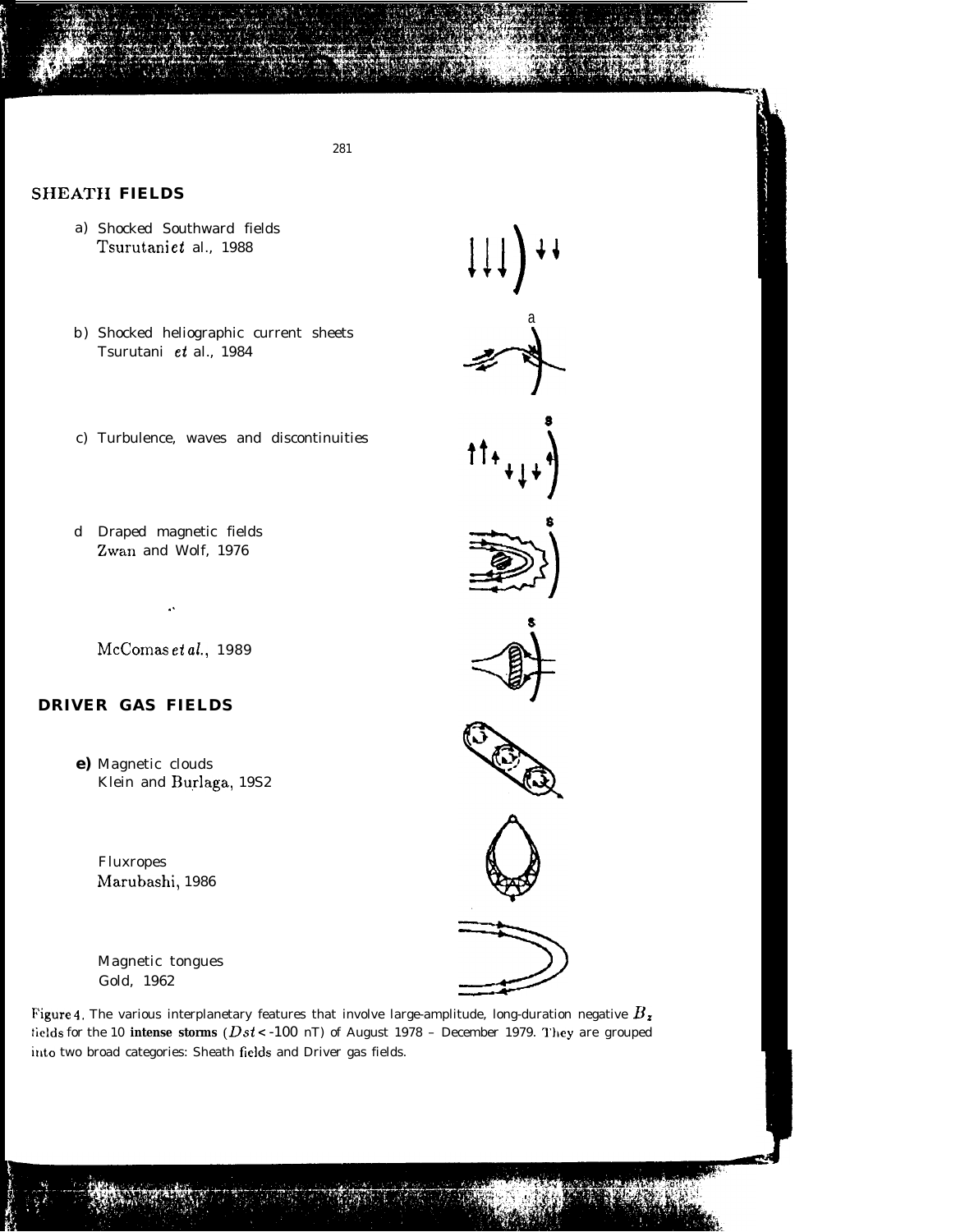#### **4 . Solar Wind-Magnetosphere Coupling Functions**

.

Magnetic field reconnection between the southward directed IMF and the geomagnetic field (Dungey, 1961) is the most acceptable mechanism for the energy transfer responsible for the auroral and ring current energization processes. Since early work (Arnoldy, 1971; Tsurutani and Meng, 1972) it is known that a simple correlation between IMF  $-B_z$  and rnagnetospheric dissipation parameters, such as the auroral index AE, give fairly high correlation values due to the fact that the  $B_z$  parameter is the main ingredient of the reconnection energy-transfer mechanism, More complex functions associated with the electric field transfer and with the energy transfer of magnetopause reconnection were later introduced (Gonzalez et al., 1989 and references therein). Table 1 is a summary of the most commonly used coupling functions. In this Table, v and  $\rho$  are the scalar wind speed and density, respectively;  $B<sub>r</sub>$  is the transverse (to the Sun-Earth line) component of the IMF vector,  $B_T = (B_x^2 + B_y^2)^{\frac{1}{2}}$  in solar magnetospheric coordinates; *B is* the IMF amplitude and  $\theta$  is the angle between  $\underline{B}_T$  and the geomagnetic field vector taken at the magnetopause; and  $L<sub>o</sub>$  is a constant scale-length factor (equal to 7 earth radii). Gonzalez (1990a) showed that most of these functions can be derived as particular cases of more general expressions for the electric field and energy transfer at the magnetopause due to large-scale reconnection.

#### 5. **Seasonal and Solar Cycle Distributions of Intense Storms**



Figure 5. Seasonal distribution of intense storms  $(Dst < -100 \text{ nT})$  for the interval 1975-1986. The normalized number of these storms per nionth is given.

. .

,

ある あいまい にっぽん あいまい にっぽん

,

,,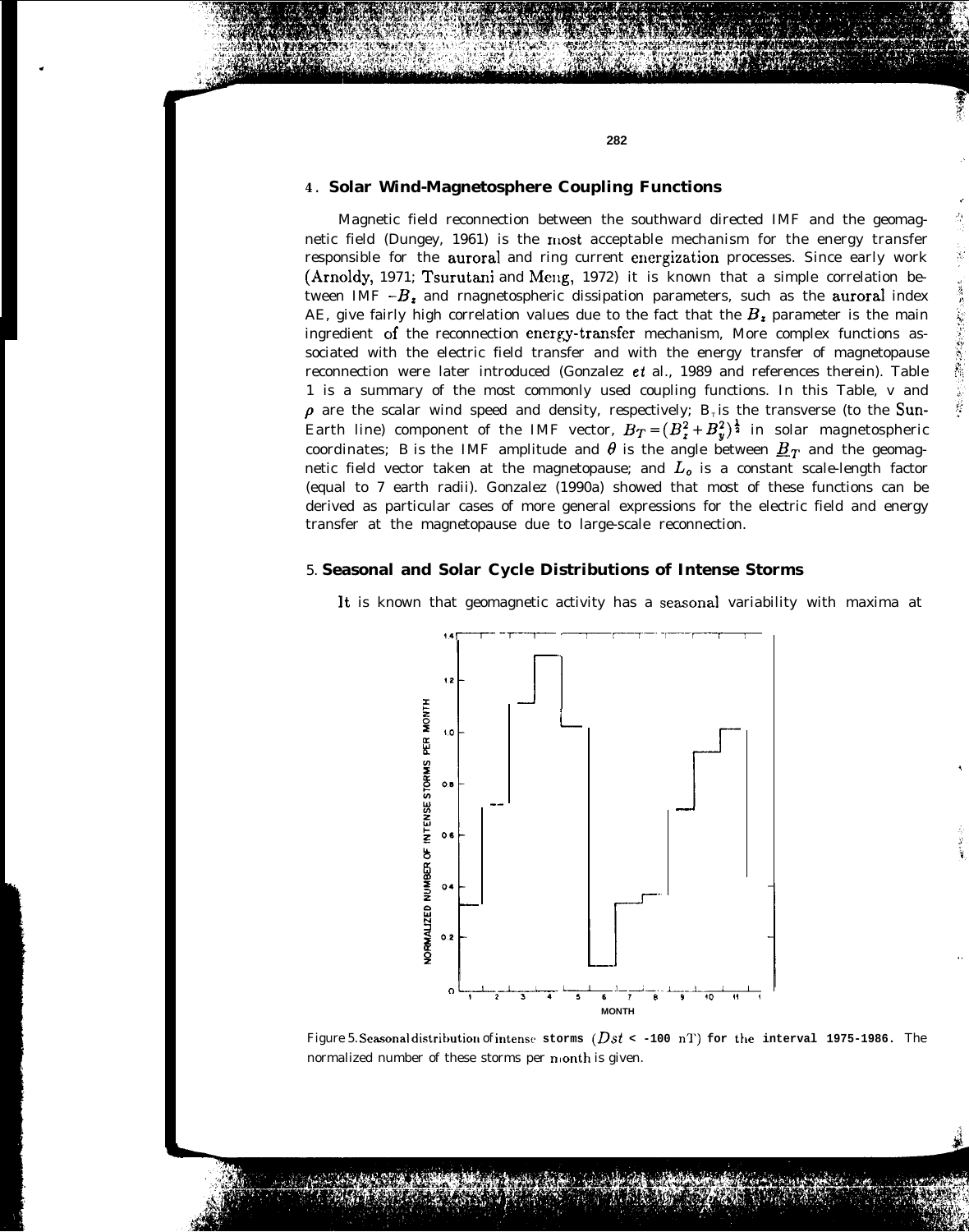# TABLE 1

### MOST COMMONLY USED COUPLING FUNCTIONS FOR THE SOLAR WIND-MAGNETOSPHERE INTERACTION

|                                                                        | (a) Electric field related                                                                                                    |                                                | (b) Power related                                                                                                    |                   | (c) Simple expressions                                                                                      |
|------------------------------------------------------------------------|-------------------------------------------------------------------------------------------------------------------------------|------------------------------------------------|----------------------------------------------------------------------------------------------------------------------|-------------------|-------------------------------------------------------------------------------------------------------------|
| VB,                                                                    | Rostoker et al. (1972)<br>Burton et al. (1975)                                                                                | $= \text{VL}_{0}^{2} B^{2} \sin^{4}(\theta/2)$ | Perreault and Akasofu<br>$B_{z}$<br>(1978)                                                                           |                   | Arnoldy (1971)<br>Tsurutani and Meng<br>(1972)                                                              |
| VB <sub>T</sub>                                                        | Doyle and Burke (1983)                                                                                                        | (ov <sup>e</sup> ) $1/2v_{B_z}$                | Murayama (1986)<br>Gonzalez et al. (1989)                                                                            | $B_zV^2$ , $BV^2$ | Murayama and Hakamada<br>(1975)<br>Crooker et al. (1977)<br>Baker et al. (1981)<br>Holzer and Slavin (1982) |
| $VB_{T}sin(\theta/2)$                                                  | Gonzalez and Mozer (1974)<br>Doyle and Burke (1983)                                                                           |                                                | $(\rho V^2)^{-1/3}VB_{r}^2 \sin^4 (\theta/2)$ Vasyliunas et al. (1982) $B_Z^2 V$ , $B^2 V$<br>Gonzalez et al. (1989) |                   | Holzer and Slavin (1982)<br>Baker et al. (1981)                                                             |
| $VB_T \text{sin}^2(\theta / 2)$                                        | Kan and Lee (1979)<br>Gonzalez and Gonzalez (1981)<br>Reiff et al. (1981)<br>Wygant et al. $(1963)$<br>Doyle and Burke (1983) | $(\rho V^2)^{1/6}VB_{T} \sin 4(\theta/2)$      | Vasyliunas et al. (1982)<br>Bargatze et al. (1986)<br>Gonzalez et al. (1989)                                         |                   |                                                                                                             |
| $VB_{T}sin^4(\theta/2)$ Wygant et al. (1983)<br>Dovle and Burke (1983) |                                                                                                                               |                                                |                                                                                                                      |                   |                                                                                                             |

283

بالاجتلاف لمالا

, i.e.,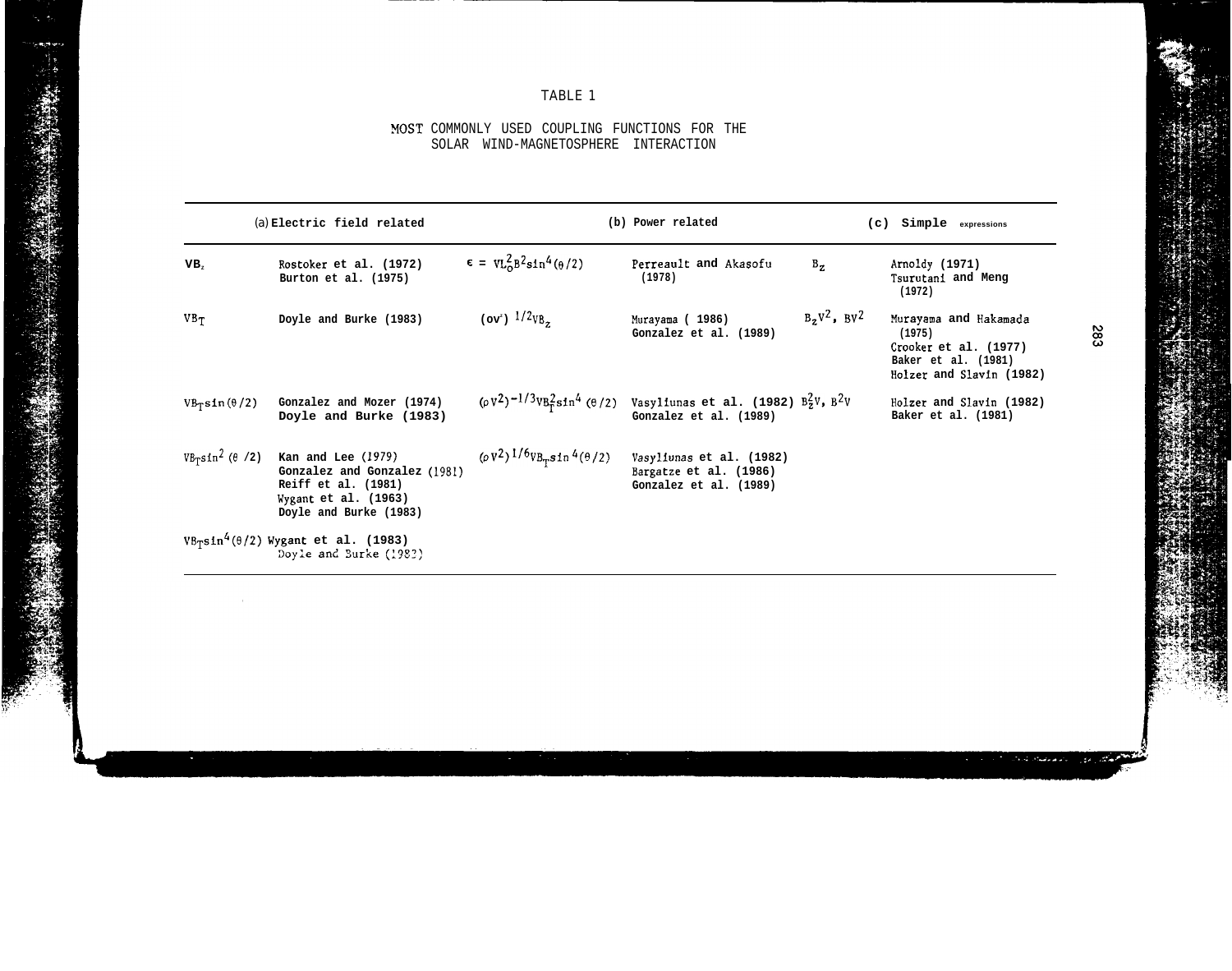the distribution shown in Figure 5. It refers to the intense storms  $(Dst < -100$  nT) that occurred within the 1975–1986 interval. However it remains to be seen if the mechanisms suggested for the seasonal variability y of geomagnetic activity in general (e.  $g$ . Russell and McPherron, 1973; Murayama, 1974) are or are not applicable to the category of intense storms (Clua de Gonzalez et al., 1991).

**284**

Gonzalez *et al.* (1990b) studied the solar-cycle distribution of intense storms for the interval 1880–1985 using the geomagnetic indices aa (1880–1964) and *Dst* (1965-1985). They showed that intense storms tend to occur within the solar cycle with a dual-peak distribution. On the average the first peak tends to occur close to solar maximum and the second peak about two years after solar maximum. These authors also showed that a similar dual-peak distribution occurred during the 1970–1981 interval for the yearly number of large negative *B*<sub>*z*</sub>events with amplitudes  $\lt$  -10  $nT$  and duration  $>$  3 hours, supporting the association described in Section 3. However the exact nature of this dual-peak distribution still needs to be studied.

## **Conclusion**

In this brief review some aspects of intense geomagnetic storms have been presented with the aim of suggesting further research within the framework of the solarinterplanetary -magnetosphere coupling. This review refers to solar maximum years within which the CMES and the eruptive solar flares are more abundant.

#### *A cknow]cdgmcnts*

The authors have benefltted from discussions with A.L. Clua de Gonzalez and O. Mendes, Jr. We thank the organizers of the *Eruptive Solar Flares Colloquium* of the 1991 IAU Meeting, Dr. B.V. Jackson and I)r. Z. Svestka, for giving us the opportunity to present this review. This work was partially supported by the *Fundo NacionaJ de Desenvolvirnento Cientifico e Tecnologico* of Brazil and by the *Jet Propulsion Laboratory,* California Institute of Technology, under contract with NASA.

#### References

Akasofu, S.-I., and S. Chapman, The development of the main phase of magnetic storms, .7. Geophys. **Res.,** 68, 125, 1963.

Arnoldy, R, L., Signature in interplanetary medium for substorms, J. Geophys. Res., 76, 5189, 1971.

**Baker, D. N.,** E.W. Hones, Jr., J.B. Payne, and W.C. Feldman, A high-time resolution study of interplanetary parameter correlations with AE, Geophys. **Res. Lett.,** 8, 179, )981.

Bargatze, L. F., D.N. Baker, and R.L. McPherron, Solar wind-magnetosphere energy input functions, in Soiar *Wind Magnetosphere Coupling.* (Edited by Y. Kamide and J.A. Slavin), pp. 101–109, Terra Scientific, Tokyo, Japan, 1986,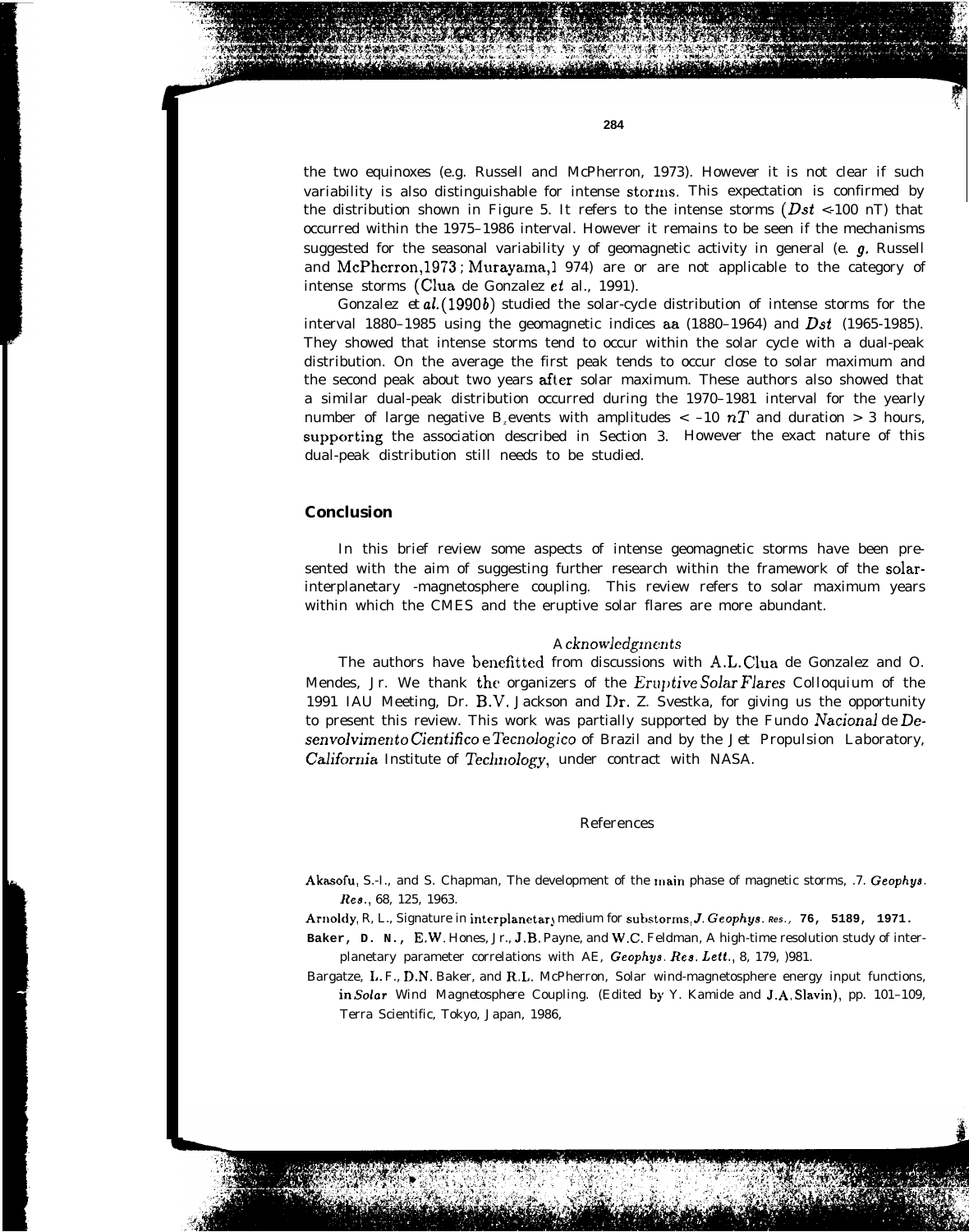Burton, R. K., R.L. McPherron, and C.T. Russell, An empirical relationship between interplanetary conditions and *Dst, J.* Geophy9. *Res.,* 80, 4204, 1975.

**I**

- Clua de Gonzalez, A. L., W.D. Gonzalez, S.L.G. Dutra, B.T. Tsurutani, Periodic variation in the geomagnetic activity: A study based on the *Ap* index, *J. Geophya. Rcs.,* submit ted, 1991.
- Crooker, N. U., J. Feynrnan, and J .T. Gosling, On the high correlation between long-term averages of solar wind speed and geomagnetic activity, *J. Geophys. Res.,* 83, 1933, 1977.,
- Doyle, M .A., and W.J. Burke, S3-2 measurements of the polar cap potential, J. Geophys. *Res., 88,* 9125, 1983.
- Dungey, J. W., Interplanetary magnetic field and the auroral zones, *Phys. Rev. Lett.*, 6, 47, 1961.
- Gold, T., Magnetic storms, *Space Sci. Rev.,* **1, 100, 1962.**
- Gonzalez, W. D., A unified view of solar wind-magnetosphere coupling functions, *Hanet. Space* Sci. 38, 627, 1990.
- Gonzalez, W. D., and F.S. Mozer, A quantitative model for the potential resulting from reconnection with an **arbitrary interplanetary magnetic** field, J. *Geophys. Reg.,* 79, 4186, 1974.
- Gonzalez, W. D., and A.L.C. Gonzalez, Solar wind energy and electric field transfer to the Earth's magnetosphere via magnetopause reconnection, *Geophys. Res. Lett.,* 8, 265, 1981.
- Gonzalez, W. D., and B.T. Tsurutani, Criteria of interplanetary parameters causing intense magnetic storms  $(Dst < -100 \text{ nT})$ , *Planet.* Space Sci., 35, 1101, 1987.
- Gonzalez, W. D., B.T. Tsurutani, A.L.C. Gonzalez, E.J. Smith, F. Tang, and S.J. Akasofu, Solar windmagnetosphere coupling during intense magnetic storms (1 978- 1979), *J. Geophys. Res.,* 94, 8835, 1989.
- Gonzalez, W. D., L.C. Lee, and B.T. Tsurutani, Comment on the polarity of magnetic clouds, *J. Geophys. Res.,* **95, 17267, 1990a.**
- Gonzalez, W. D., A.L.C. Gonzalez, and B.T. Tsurutani, Dual-Peak solar cycle distribution of intense geomagnetic storms, Ffanet. *Space* Sci., 38, 181, 1990b.
- Gosling, J. T., D.J. McComas, T.L. Phillips, and S.J. Bame, Geomagnetic activity associated with Earth psssage of interplanetary shock disturbances and coronal mass ejections, J. *Geophys. Res.,* 96, 7831, 1991.
- Holzer, R. E., and J .A. Slavin, An evaluation of three predictors of geomagnetic activity, J. Geophys. *Res., 87, 2558, 1982,*
- Kan, J .R., and L.C. Lee, Energy coupling functions and solar wind-magnetosphere dynamo, Geophys. *Res. Lett., 6, 577, 1979.*
- Klein, L. W., and L.F. Burlaga, Magnetic clouds at lAU, J. *Geophys. Res.,* 87, 613, 1982.
- Marubashi, K., Structure of the interplanetary magnetic clouds and their solar origins, *Adu. Space Res.,* 6(6), 335, 1986.
- McComas, D. J., J.T. Gosling, S.J. Bame, E.J. Smith, and H.V. Cane, A test of magnetic field draping induced  $B_z$  perturbations ahead of fast coronal mass ejects, *J. Geophys. Res.*, 94, 1465, 1989.
- Murayama, T., Origin of the semiannual variation ~f geomagnetic Kp indices, J. *Geophys. J/es.,* 79, 297, 1974.
- Murayama, T., and K. Hakamada, Effects of solar wind parameters on the development of magnetospheric substorms, Planet. Space Sci., 23, 75, 1975.
- Murayama, T., Coupling between solar wind and the Dst index, in Solar Wind-Magnetosphere Coupling Edited by Y. Kamide and J.A. **Slavin,** pp. 119-126, Terra *Scientific,* Tokye Japan, 1986.
- Perreault, P. and S.1. Aksaofu, A study of geomagnetic storms, *Geophys. J. R. Astron. Sci., 54, 547, 1978.*